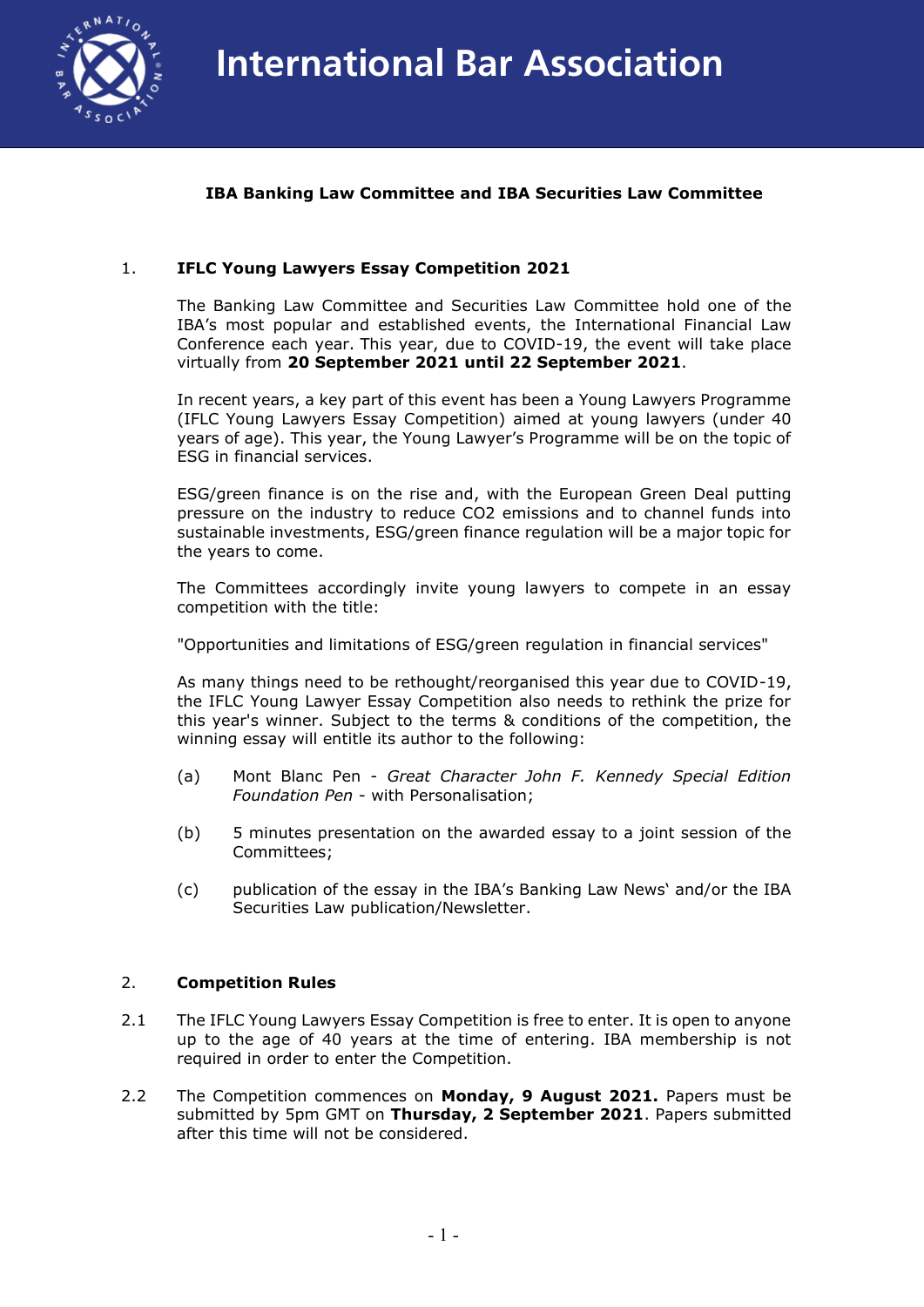

- 2.3 Papers are to be written in English and should no more than 1,500 words in length. Papers exceeding 1,500 words will not be considered.
- 2.4 Papers must be sent by email, in Microsoft Word format to **Martin Ebner** (Banking Law Committee) and **Gabriel Núñez** (Securities Law Committee): M.Ebner@schoenherr.eu and gabriel.nunez@uria.com.
- 2.5 Essays submitted must be original, independent, unpublished works. Coauthored essays will not be considered. They must not be under consideration for any commercial contract by a publishing house.
- 2.6 The author warrants his or her unrestricted copyright to the paper submitted.
- 2.7 All sources must be cited; however bibliography, footnotes or endnotes (as applicable) are not included in the word count.
- 2.8 The text should be double-spaced. Each paper must contain the author's name and a valid contact address (including email address) on the front page. Papers that do not adhere to these formatting requirements may not be considered.
- 2.9 Each participant may only submit one paper.
- 2.10 IBA employees and Officers of any IBA Committee/Section/Fora are excluded from the competition.

## 3. **Adjudication**

- 3.1 The judging committee will include representatives of the IBA Banking Law Committee and the IBA Securities Law Committee.
- 3.2 The papers will be judged on the basis of legal argumentation, research, style, logic, originality and the overall quality of the content.
- 3.3 All applicants will be notified of the judging committee's decision by **Wednesday, 15 September 2021** via the email address provided with their entry.
- 3.4 The decision of the judging committee is final and no correspondence will be entered into following the announcement of the prize winner. The judging committee reserves the right to refrain from granting the prize where no paper of sufficient quality is submitted.
- 3.5 The IBA Banking Law Committee and IBA Securities Law Committee has the right to publish a selection of the papers submitted, including but not limited to the winning paper (either the full text or extracts thereof) up to 18 months after the competition has ended; this includes (but is not limited to) the publication in the conference documentation and/or on the IBA website and/or in IBA Banking Law Committee and IBA Securities Law Committee publications and/or other IBA publications. In any event, the name of the author will be indicated appropriately.
- 3.6 The IBA, the IBA Banking Law Committee, the IBA Securities Law Committee, the judging committee and the organisers of the competition are not